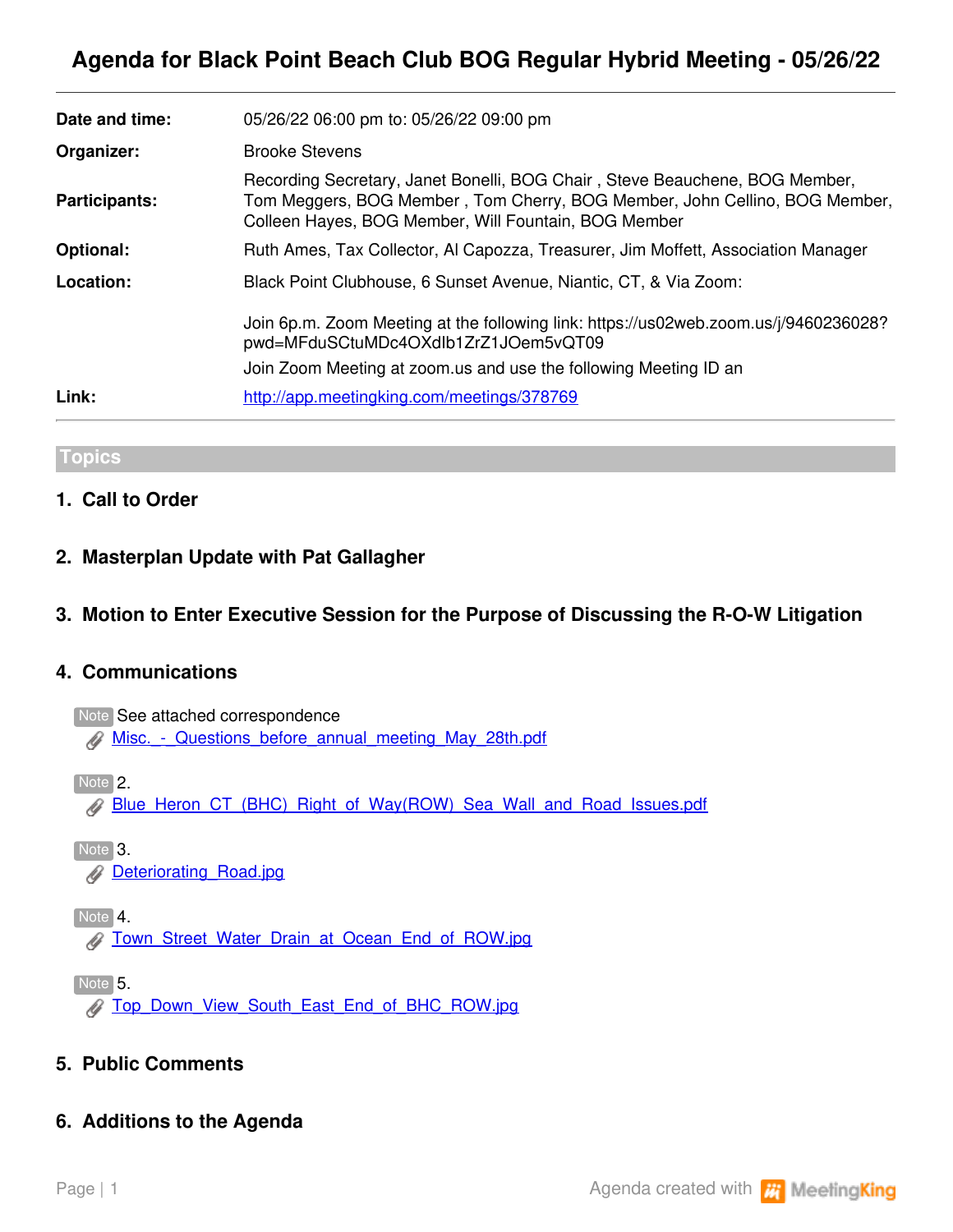# **7. Approval of Meeting Minutes**

- **7-1. April 20th, 2022, BOG Regular Hybrid Meeting**
- **7-2. May 20th, 2022, Special Executive Session Meeting**
- **7-3. May 20th, 2022, Regular Meeting Minutes**

# **8. Reports**

# **8-1. Treasurer**

**Note Report** [Financial\\_Report\\_Budget\\_VS\\_Actual\\_as\\_of\\_5-26-22.xls](https://app.meetingking.com/uploads/attachments/255012-Financial_Report_Budget_VS_Actual_as_of_5-26-22-9ce9fbfa8b9bd4324cde19c24f6a6347798db3b0.xls?1653502856)

**8-2. Tax Collector**

# **8-3. Association Manager**

# **9. New Business**

- **9-1. Annual Meeting Logistics**
- **9-2. Playground Equipment Discussion**

# **9-3. Website Discussion**

Note Correspondence **[BP\\_Website.pdf](https://app.meetingking.com/uploads/attachments/255011-BP_Website-324fae186b5a8962e3af47d98d622ea1fe101d17.pdf?1653502755)** 

# **10. Further Public Comments**

# **11. Adjournment**